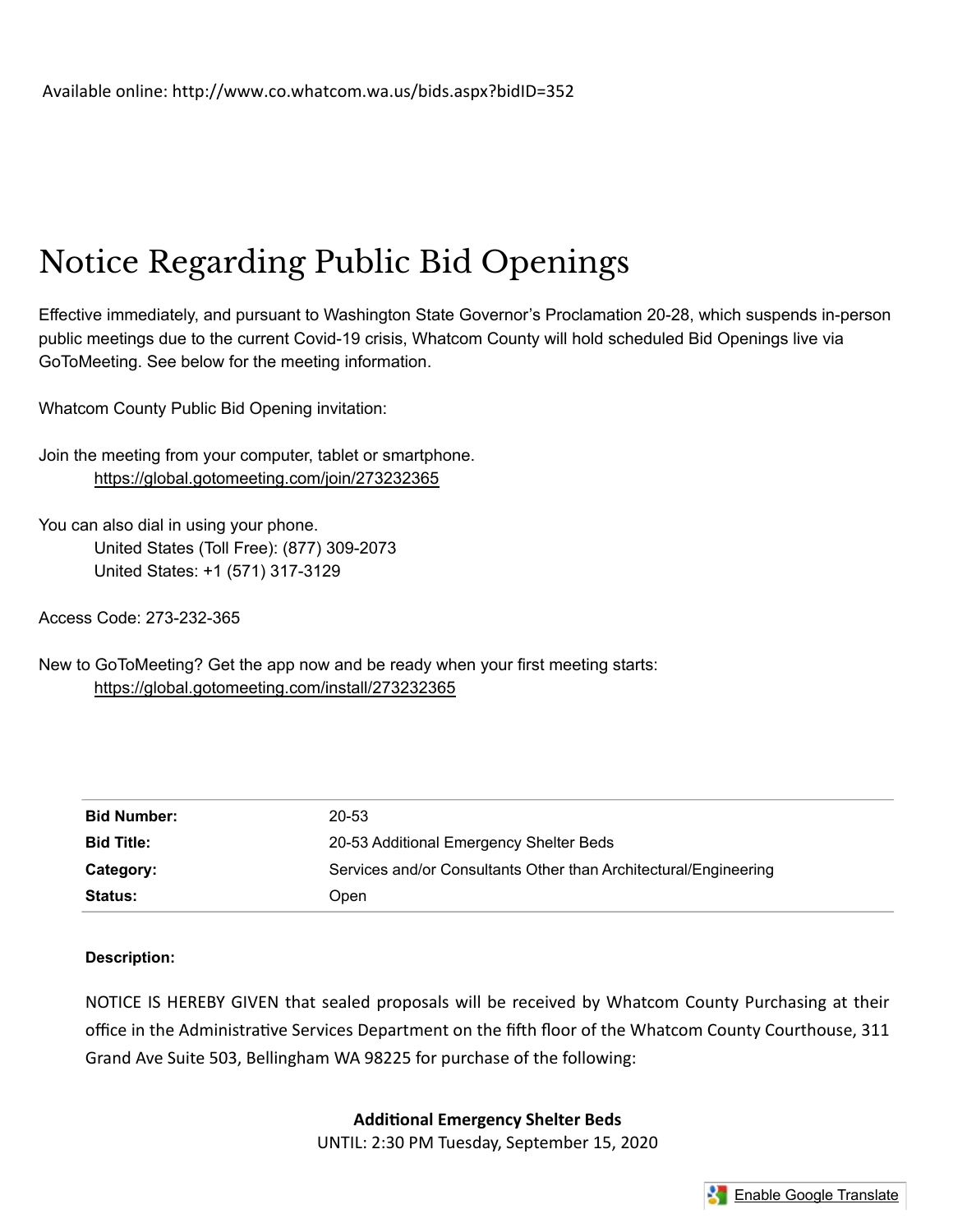At which time and place proposals will be publicly opened live via GoToMeeting, and the names of the submitters read aloud. All interested people are invited to be attend the live proposal opening via GoToMeeting. Late proposals will not be considered.

Whatcom County Health Department is requesting proposals from qualified providers to develop or expand shelter programs, as further described in the RFP document.

Further information is contained in the RFP document, which can be downloaded at no charge from the Whatcom County Purchasing website at http://www.co.whatcom.wa.us/Bids.aspx, see "Related Documents" at the bottom of the RFP posting page. If you are unable to download the documents from the website, contact Purchasing at FN\_Purchasing@co.whatcom.wa.us (preferred), or phone (360) 778-5330.

Whatcom County affirms it will not discriminate against, or grant preferential treatment to any individual or group on the basis of race, sex, color, ethnicity, or national origin in the operation of public employment, public education, or public contracting. Whatcom County encourages disadvantaged, minority and women owned consultant firms to respond.

Whatcom County reserves the right to reject any or all proposals, and to waive any irregularities.

Publication Dates: August 26 and September 2, 2020.

#### Publication Date/Time:

8/26/2020 6:30 AM

#### Publication Information:

Bellingham Herald, Seattle Daily Journal of Commerce, OMWBE

#### Closing Date/Time:

9/15/2020 2:30 PM

#### Contact Person:

Ann Beck, Human Services Supervisor; abeck@co.whatcom.wa.us

A Virtual Applicant Conference is scheduled for Thursday, September 10, 2020 at 11:00 AM (See Miscellaneous Info above). Questions and answers from the Virtual Applicant Conference will be compiled and distributed to all known RFP document holders in the form of an Addendum to the RFP.

#### Download Available:

Yes - see Invitation

Fee:

None

#### Plan & Spec Available:

Download Instructions:

All documents for this solicitation can be downloaded at no charge in PDF format; see "Related Documents" at the bottom of this webpage:

1. Click on the "View Documents" button, which will open up a form requesting basic information about your firm. The entries on this form will populate the official plan holders list. Your accuracy is important to ensure notification of any addenda or other distributed information.

2. After your completed form is accepted, scroll again to the bottom of this page, to find the link(s) for all documents related to this solicitation.